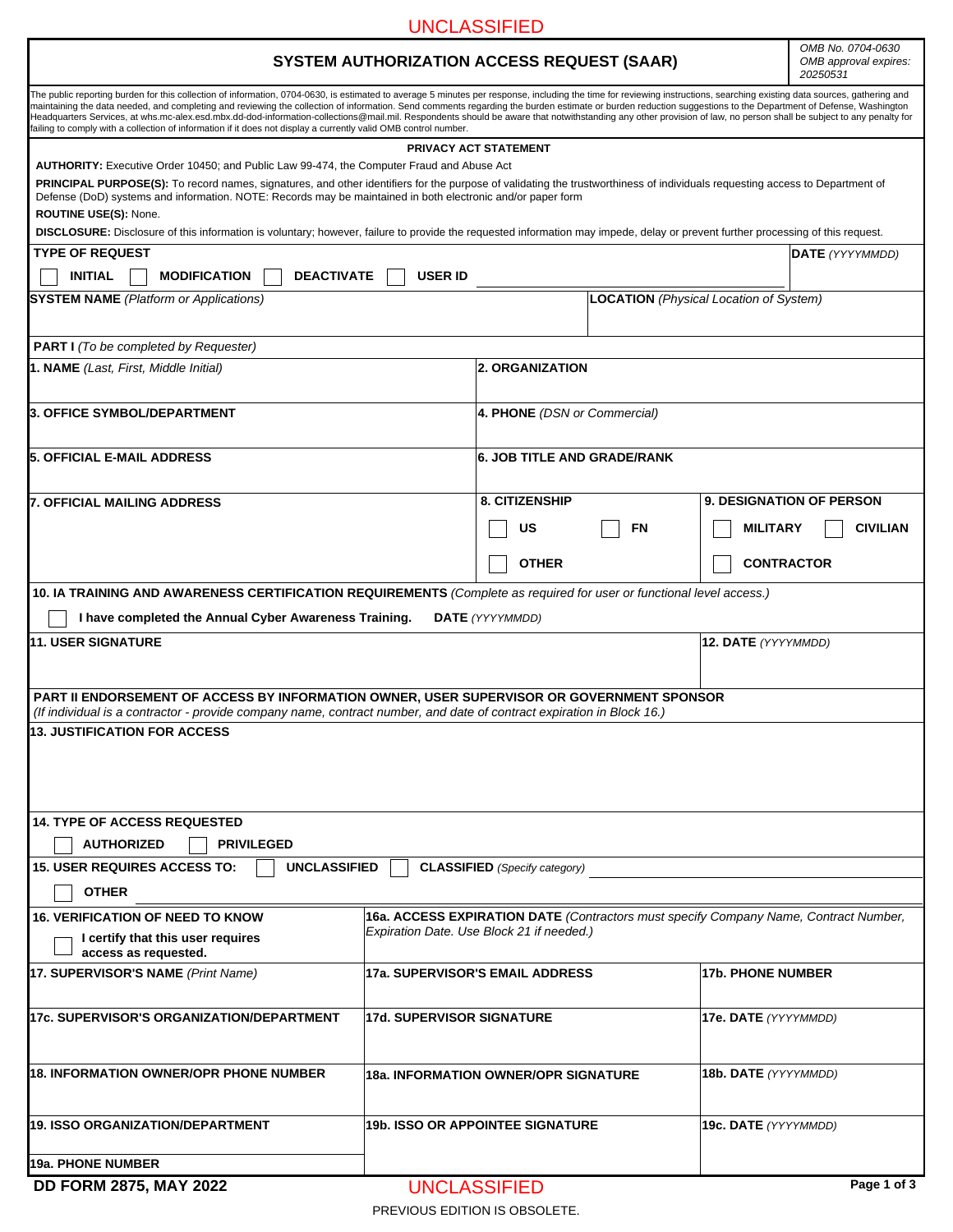|  | <b>UNCLASSIFIED</b> |  |
|--|---------------------|--|
|  |                     |  |

| 20. NAME (Last, First, Middle Initial) |  |
|----------------------------------------|--|
| <b>21. OPTIONAL INFORMATION</b>        |  |
|                                        |  |

| PART III - SECURITY MANAGER VALIDATES THE BACKGROUND INVESTIGATION OR CLEARANCE INFORMATION |                                             |                    |                   |                                       |                                            |
|---------------------------------------------------------------------------------------------|---------------------------------------------|--------------------|-------------------|---------------------------------------|--------------------------------------------|
| <b>22. TYPE OF INVESTIGATION</b>                                                            |                                             | 22a. INVESTIGATION | DATE (YYYYMMDD)   | <b>INVESTIGATION</b>                  | 22b. CONTINUOUS EVALUATION (CE) DEFERRED   |
| 22c. CONTINUOUS EVALUATION (CE) ENROLLMENT DATE (YYYYMMDD)                                  |                                             |                    | 22d. ACCESS LEVEL |                                       | $\vert \mathbf{v} \vert$                   |
| 23. VERIFIED BY (Printed Name)                                                              | <b>24. PHONE NUMBER</b>                     |                    |                   | <b>25. SECURITY MANAGER SIGNATURE</b> | <b>26. VERIFICATION DATE</b><br>(YYYYMMDD) |
| PART IV - COMPLETION BY AUTHORIZED STAFF PREPARING ACCOUNT INFORMATION                      |                                             |                    |                   |                                       |                                            |
| TITLE:                                                                                      | <b>SYSTEM</b>                               |                    |                   | <b>ACCOUNT CODE</b>                   |                                            |
|                                                                                             | <b>DOMAIN</b>                               |                    |                   |                                       |                                            |
|                                                                                             | <b>SERVER</b>                               |                    |                   |                                       |                                            |
|                                                                                             | <b>APPLICATION</b>                          |                    |                   |                                       |                                            |
|                                                                                             | <b>FILES</b>                                |                    |                   |                                       |                                            |
|                                                                                             | <b>DATASETS</b>                             |                    |                   |                                       |                                            |
| <b>DATE PROCESSED</b> (YYYYMMDD)                                                            | <b>PROCESSED BY</b> (Print name and sign)   |                    |                   | DATE (YYYYMMDD)                       |                                            |
| DATE REVALIDATED (YYYYMMDD)                                                                 | <b>REVALIDATED BY</b> (Print name and sign) |                    |                   |                                       | DATE (YYYYMMDD)                            |
|                                                                                             |                                             |                    |                   |                                       |                                            |